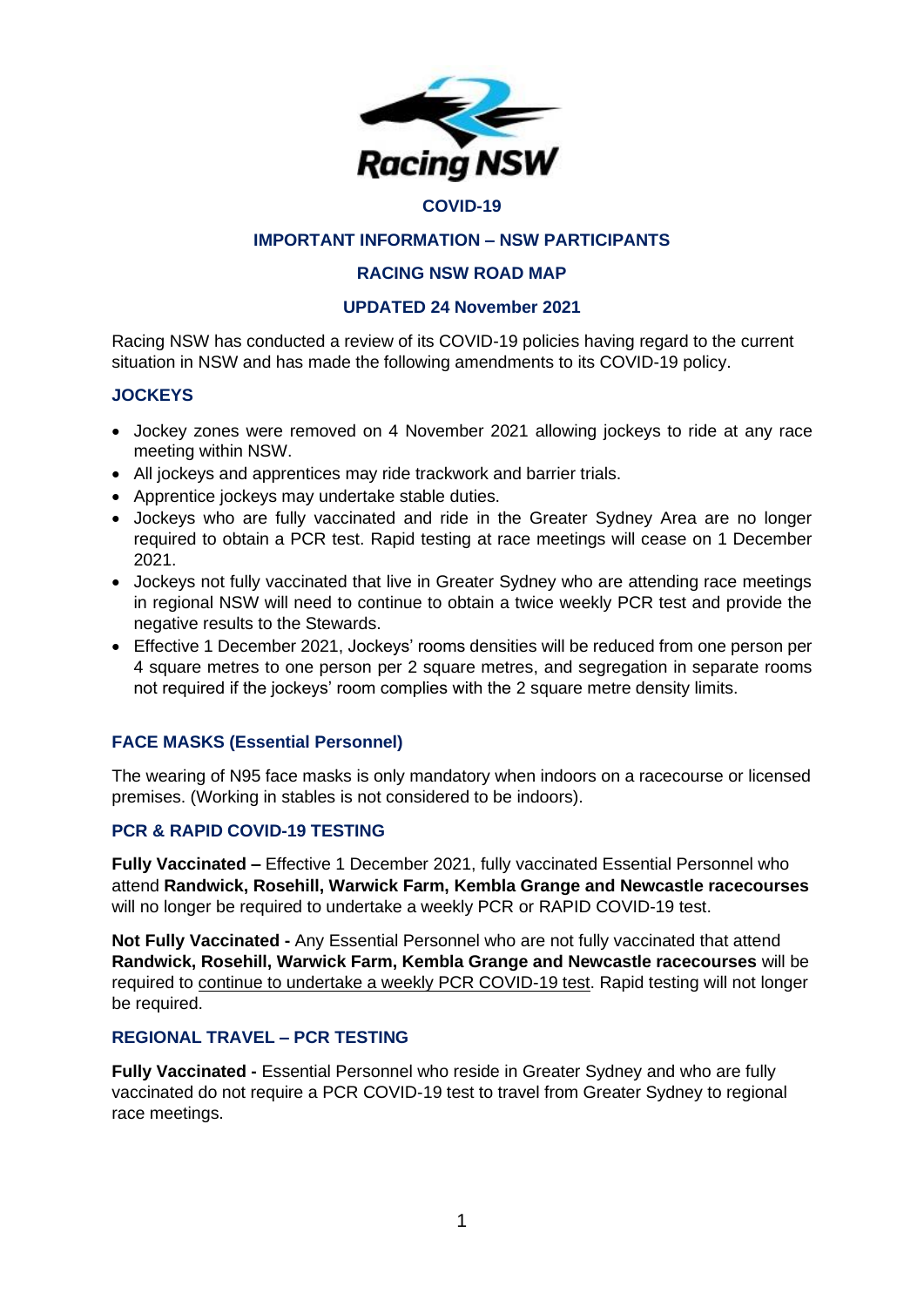**Fully Vaccinated –** Essential Personnel who reside outside Greater Sydney and who are fully vaccinated do not required a PCR COVID-19 test when returning to their regional base after attending the Greater Sydney Area.

**Not Fully Vaccinated -** Essential Personnel who reside in Greater Sydney and who are not fully vaccinated must continue to have a negative PCR COVID-19 test result within the last 7 days to travel from Greater Sydney to regional race meetings.

**Not Fully Vaccinated –** Essential Personnel who reside outside Greater Sydney and who are not fully vaccinated must continue to obtain a negative PCR COVID-19 test prior to attending a racecourse or licensed premises when returning to their regional base after attending the Greater Sydney Area.

With the removal of Rapid and PCR testing, Essential Personnel are reminded of the importance that they must continue to monitor for symptoms of COVID-19. If they have symptoms, they must obtain a COVID-19 PCR test and self isolate (including not attending a racecourse or licensed premises) until they receive a negative result. Any Essential Personnel who display COVID-19 symptoms and obtain a COVID-19 PCR test must advise Racing NSW Stewards of same and provide the results of the negative COVID-19 test to Racing NSW Stewards prior to attending a NSW racecourse or licensed premises.

# **PUBLIC HEALTH ORDERS**

Racing NSW requires all participants to continue to comply with Racing NSW policies and protocols and all NSW Health Orders detail below.

<https://www.health.nsw.gov.au/Infectious/covid-19/Pages/public-health-orders.aspx>

**Not Fully Vaccinated – NSW Government restrictions –** Essential Personnel throughout NSW who are not fully vaccinated are also reminded that, under the NSW Government Public Health Orders, they are not permitted to:

- Attend a large number of premises including hospitality venues (restaurants, cafes, pubs) other than to collect takeaway, gyms, spas, entertainment facilities (cinemas, theatres, music and concert halls), nightclubs, public swimming pools, hairdressers, tattoo parlours, massage parlours, recreation facilities (indoors), retail premises (other than critical retail premises), auction houses, betting agencies;
- Visit other households or have visitors at their home (this includes not visiting family members who are not household members or having them visit);
- Take a holiday or undertake recreation outside the Local Government Area where they reside;
- Except for the purposes of work, travel in a vehicle with a person other than a household member.

# **RACE MEETINGS AND RACE CLUBS**

Crowds are restricted to 1 person per 2 square metres, who must adhere to mandatory mask wearing for indoor spaces and all other NSW Government Public Heath Order requirements.

For large scale race meetings of metropolitan status race clubs will need to ensure all persons, including Essential Personnel attending, are fully vaccinated.

Race clubs are required by Racing NSW to put in place a COVID-19 Safety Plan which includes clear separation between restricted jockeys/official's zones and other attendees at the race meeting. The separation of Essential Personnel (other than jockeys/officials zone) is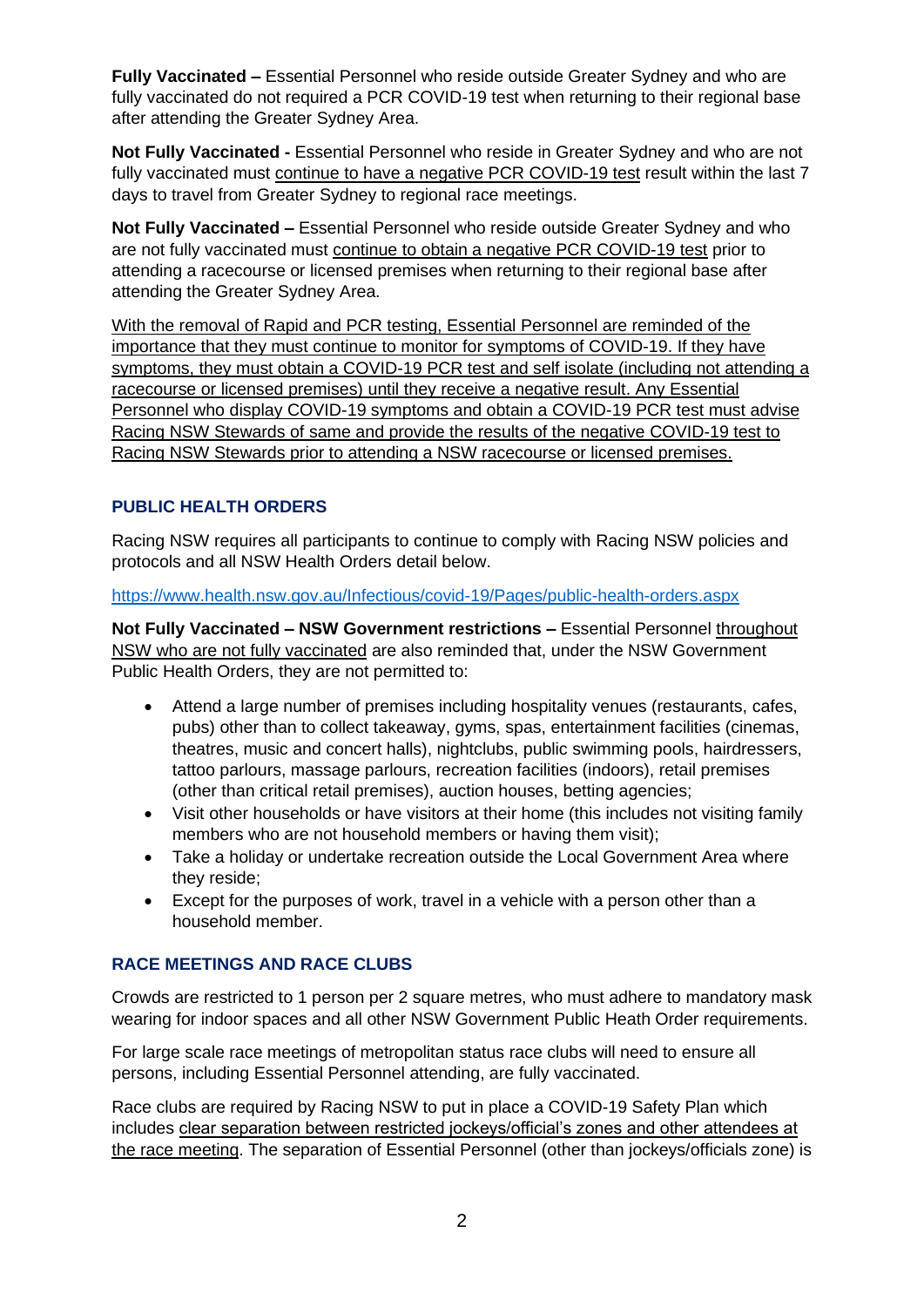no longer required. Racing NSW will review its policies in respect to jockey/official zones on 15 December 2021.

**Fully Vaccinated –** Essential Personnel and Owners/Patrons who are fully vaccinated are permitted to interact/socialise with each other on raceday.

**Not Fully Vaccinated –** Essential Personnel who are not fully vaccinated are not permitted to interact/socialise with Owners/Patrons on raceday.

Race clubs are to present their COVID-19 Safety and Operational plans detailing this separation to Racing NSW prior to a race meeting being conducted.

In addition to these restrictions race clubs must continue to.

- Establish clear and precise conditions of entry to the racecourse.
- Monitor entrances to ensure mandatory QR code in on entry by all persons attending the racecourse.
- Sufficient signage to ensure patrons who are symptomatic or who are close or casual contacts do not enter the racecourse.
- Sufficient signage to ensure patrons are aware of the social distancing requirements.
- Installation of hand sanitising stations.
- Employment of cleaners wiping down high traffic areas and touch points.
- Use of separate saddle cloths and strappers bibs for each race as per Racing NSW minimum standards.
- Ensure that all indoor spaces comply with the 1 person per 2 square metre orders and mandatory mask wearing.
- The COVID-19 Safety Plan will clearly establish strategies developed by the race club that ensure social distancing across the venue.

Race clubs are permitted to conduct non-raceday functions and to allow contractors to attend the racecourse on non-racedays without the approval of Racing NSW, subject to a COVID Safety Plan and risk mitigation strategy being prepared by the Club.

# **INTERSTATE TRAVEL**

# **Victoria**

Having considered the continuing high numbers of COVID-19 in Victoria, Essential Personnel (jockeys, trainers, stablehands, Officials and Service Providers) who reside in or have been to Victoria must adhere to the following policies prior to attending a NSW racecourse or licensed premises (in addition to any requirements under the NSW Government Public Health Orders), unless exempted by Racing NSW.

• Victorian Places of High Concern or Casual Contact – Any person who has been in a place of high concern or casual contact at the link below, must not attend a NSW racecourse or licensed premises until Racing NSW has provided its approval, following that person making contact with Racing NSW Stewards and providing details of such contact. Racing NSW Stewards will provide details of requirements before attending a NSW racecourse or licensed premises.

[https://www.health.nsw.gov.au/Infectious/covid-19/Documents/interstate-concerns](https://www.health.nsw.gov.au/Infectious/covid-19/Documents/interstate-concerns-notice.pdf)[notice.pdf](https://www.health.nsw.gov.au/Infectious/covid-19/Documents/interstate-concerns-notice.pdf)

• **Victoria (Fully Vaccinated)** – Any fully vaccinated person who has been in the State of Victoria (other than the NSW/Victorian bubble) and has not been to a place of high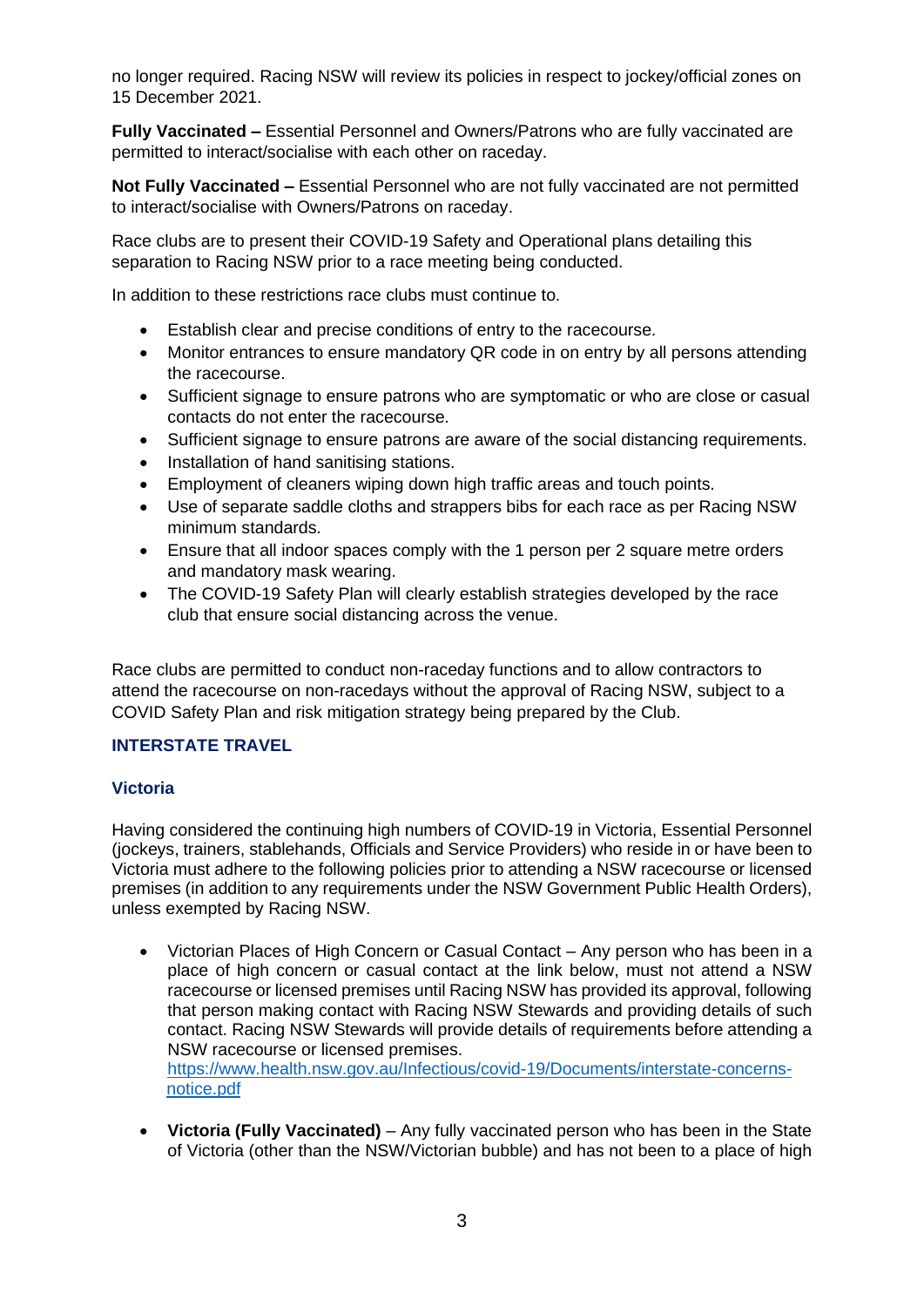concern or casual contact, is only permitted to attend a NSW racecourse or licensed premises if they meet the following requirements:

- o Provide Racing NSW Stewards with evidence of the day they arrived in NSW and evidence of registration of travel (if required).
- $\circ$  Provide Racing NSW Stewards with evidence of vaccination status, showing they have been fully vaccinated with a COVID-19 vaccine.
- o Must not attend a NSW racecourse or licensed premises for 72 hours after arriving in NSW and provide Racing NSW Stewards with the negative result of PCR COVID-19 test taken after 48 hours following their return.
- **Victoria (Not Fully Vaccinated) -** Any person not fully vaccinated who has been in the State of Victoria (other than the NSW/Victorian bubble) and has not been to a place of high concern or casual contact, is only permitted to attend a NSW racecourse or licensed premises if they meet the following requirements:
	- o Provide Racing NSW Stewards with evidence of the day they arrived in NSW and evidence of registration of travel (if required).
	- o Must not attend a NSW racecourse or licensed premises for 14 days and provide Racing NSW Stewards with the negative results of PCR COVID-19 tests taken on day 4 & 14.

# **Other States**

There are currently no restrictions on attending a racecourse or licensed premises from States other than Victoria. However, all persons must abide by NSW Government Public Health Orders when travelling from interstate.

#### **INTERNATIONAL TRAVEL**

- **Fully Vaccinated**  Any fully vaccinated person who has been to an international location, is only permitted to attend a NSW racecourse or licensed premises if they meet the following requirements:
	- o Comply with all government orders in respect to their entry into Australia.
	- o Provide Racing NSW Stewards with evidence of the day they arrived in NSW and evidence of registration of travel (if required).
	- o Provide Racing NSW Stewards with evidence of vaccination status, showing they have been fully vaccinated with a COVID-19 vaccine.
	- o Must not attend a NSW racecourse or licensed premises for 72 hours after arriving in NSW and provide Racing NSW Stewards with the negative result of PCR COVID-19 test taken after 48 hours following their return.
- **Not Fully Vaccinated -** Any person not fully vaccinated who has been to an international location, is only permitted to attend a NSW racecourse or licensed premises if they meet the following requirements:
	- o Comply with all government orders in respect to their entry into Australia.
	- o Provide Racing NSW Stewards with evidence of the day they arrived in NSW and evidence of registration of travel (if required).
	- o Must not attend a NSW racecourse or licensed premises for 14 days and provide Racing NSW Stewards with the negative results of PCR COVID-19 tests taken on day 4 & 14.

### **LICENSED PREMISES (STABLES) ACCESS**

**Fully Vaccinated –** There are no restrictions on persons who are fully vaccinated from attending stables or licensed premises. This includes fully vaccinated owners (subject to the